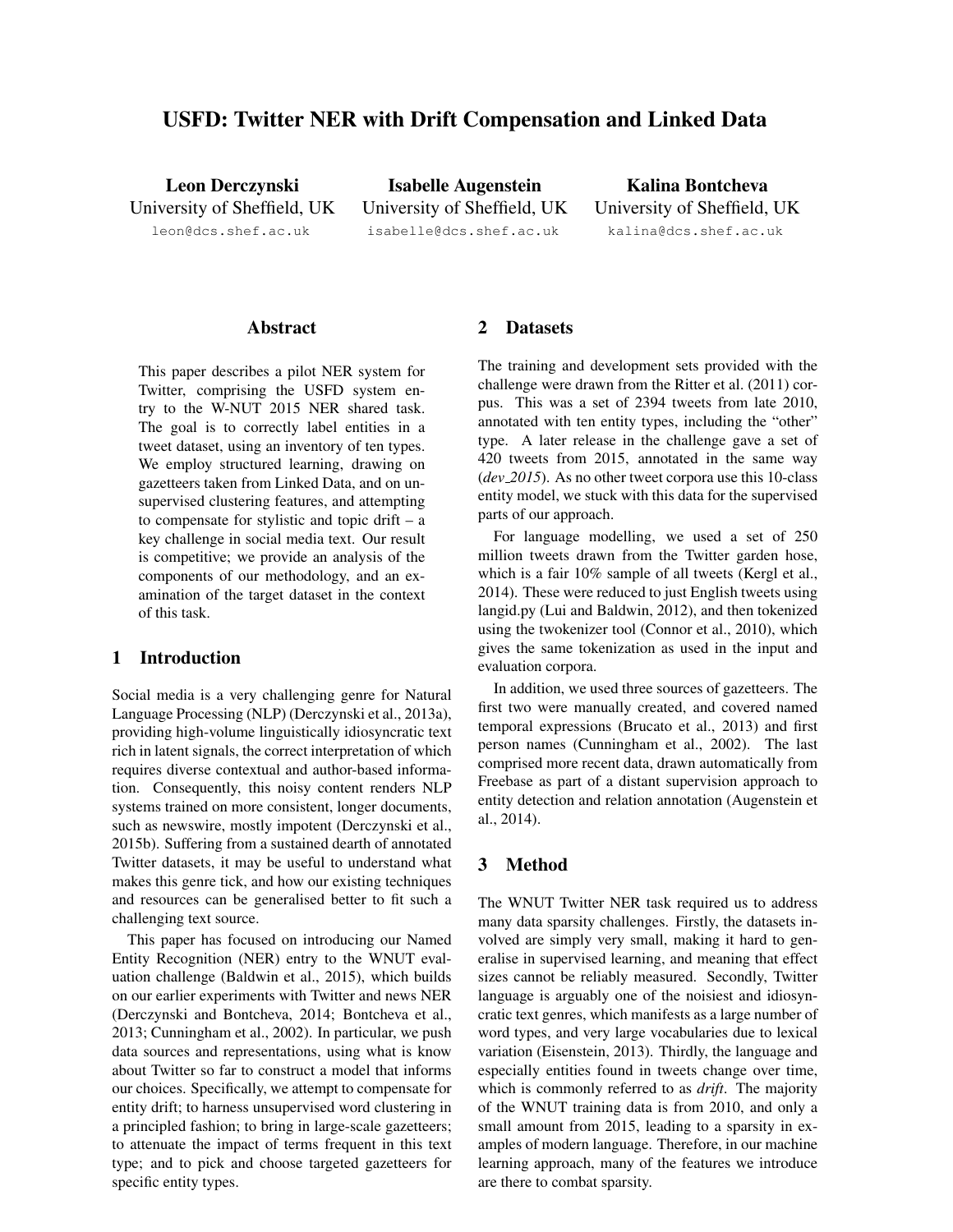#### 3.1 Unsupervised Clustering

We use an unsupervised clustering of terms to generate word type features. The goal of this is to gain a progressive reduction in the profusion of word types intrinsic to the text type. 250 million tweets from 2010- 2012 were used to generate 2,000 word classes using Brown clustering (Brown et al., 1992). Typically 1,000 or fewer are used; the larger number of classes was chosen because it helpfully increased the expressivity of the representation (Derczynski et al., 2015a), while retaining a useful sparsity reduction. These hierarchical classes were represented using bit depths of 3-10 inclusive, and then 12, 14, 16, 18 and 20, one feature per depth. The typical levels are 4, 6, 10 and 20, though selection of bit depths to use often yields brittle feature sets (Koo et al., 2008), and so we leave it to the classifier to decide which ones are useful. These choices are examined in our post-exercise investigations into the model, Section 5.1, and the clusters provided with this paper. Finally, we also include the Brown class paths for the previous token.

To aid in filtering out common tokens and reducing the impact they may have as e.g. spurious gazetteer matches, we incorporate a term frequency from our language model. This is applied to terms that are in the top 50,000 found in our garden hose sample, and represented as a feature having a value scaled in proportion to the term's relative frequency, multiplied by 100 to reduce underflows and ensure it has an effective impact.

#### 3.2 Morpho-Syntactic Features

To model context, we used reasonably conventional features: the token itself, the uni- and bigrams in a [−2, 2] offset window from the current token, and both wordshape (e.g. *London* becomes *Xxxxxx*) and reduced wordshape (*London* to *Xx*) features.

We also included a part-of-speech tag for each token. These were automatically generated by a custom tweet PoS tagger using an extension of the PTB tagset (Derczynski et al., 2013b).

To capture orthographic information, we take suffix and prefix features of length [1..3].

Capitalisation is notoriously unreliable in tweets, and also often overfitted to by newswire systems trained on more canonical forms of text. To wean these systems away from capitals while trying to minimise false negatives, we used case-insensitive gazetteers to generate gazetteer features.

### 3.3 Gazetteers

While we collected and experimented with a variety of gazetteers, the most helpful ones were:

- Freebase gazetteers mined for distant supervision (Augenstein et al., 2014);
- ANNIE first name lists (Cunningham et al., 2002);

| NE type     | <b>Freebase type</b>                               |  |  |
|-------------|----------------------------------------------------|--|--|
| company     | /business/business_operation,                      |  |  |
|             | /organization/organization                         |  |  |
| facility    | /architecture/building, /architecture/structure,   |  |  |
|             | /travel/tourist_attraction                         |  |  |
| geo-loc     | /location/location                                 |  |  |
| movie       | /film/film                                         |  |  |
| musicartist | music/artist                                       |  |  |
| other       | /education/university, /time/holiday,              |  |  |
|             | /time/recurring_event                              |  |  |
| person      | /people/person                                     |  |  |
| product     | /business/consumer_product, /business/brand,       |  |  |
|             | /computer/software, /computer/operating_system,    |  |  |
|             | /computer/programming_language,                    |  |  |
|             | /digicams/digital_camera,                          |  |  |
|             | /cvg/computer_videogame, /cvg/cvg_platform,        |  |  |
|             | /food/food, /food/beverage, /food/tea, /food/beer, |  |  |
|             | /food/brewery_brand_of_beer, /food/candy_bar,      |  |  |
|             | /food/cheese, /food/dish, /wine/wine               |  |  |
|             | /distilled_spirits/distilled_spirit                |  |  |
| sportsteam  | /sports/sports_team                                |  |  |
| tyshow      | /tv/tv_program                                     |  |  |

Table 1: NE types and corresponding Freebase types used for creating gazetteers

- First name trigger terms (Derczynski and Bontcheva, 2014);
- Lists of named temporal expressions (Brucato et al., 2013), used due to the prevalence of festival and event names in the *other* category.

Freebase (Bollacker et al., 2008) is a large knowledge base consisting of around 3 billion facts<sup>1</sup>. As such, it has been used extensively as background knowledge for NLP tasks such as entity and relation extraction (Augenstein et al., 2014). Gazetteers for the 10 entity types were retrieved from Freebase semiautomatically. Some of the types correspond to Freebase types directly, e.g. person corresponds to /people/*person*, but for other types such as *product* there are no directly corresponding types. To build gazetteers, we therefore retrieved all Freebase types for all entities in the training corpus and selected the most prominent Freebase types per entity type in the gold standard. The list of Freebase types corresponding to each entity type in the gold standard is listed in Table 1.

For each Freebase type, separate gazetteers were created for entity names and alternative names (aliases), since the latter tend to be of lower quality.

There were several other gazetteer sources that we tried but which did not work very well: IMDb dumps,<sup>2</sup> Ritter's LabeledLDA lists (Ritter et al., 2011) (duplicated in the baseline system), and ANNIE's other

<sup>2</sup>See http://www.imdb.com/interfaces

<sup>&</sup>lt;sup>1</sup>The Freebase project is being discontinued as of May 2015, however, the data is being integrated with Wikidata (Vrandečić and Krötzsch, 2014). https: //plus.google.com/109936836907132434202/ posts/3aYFVNf92A1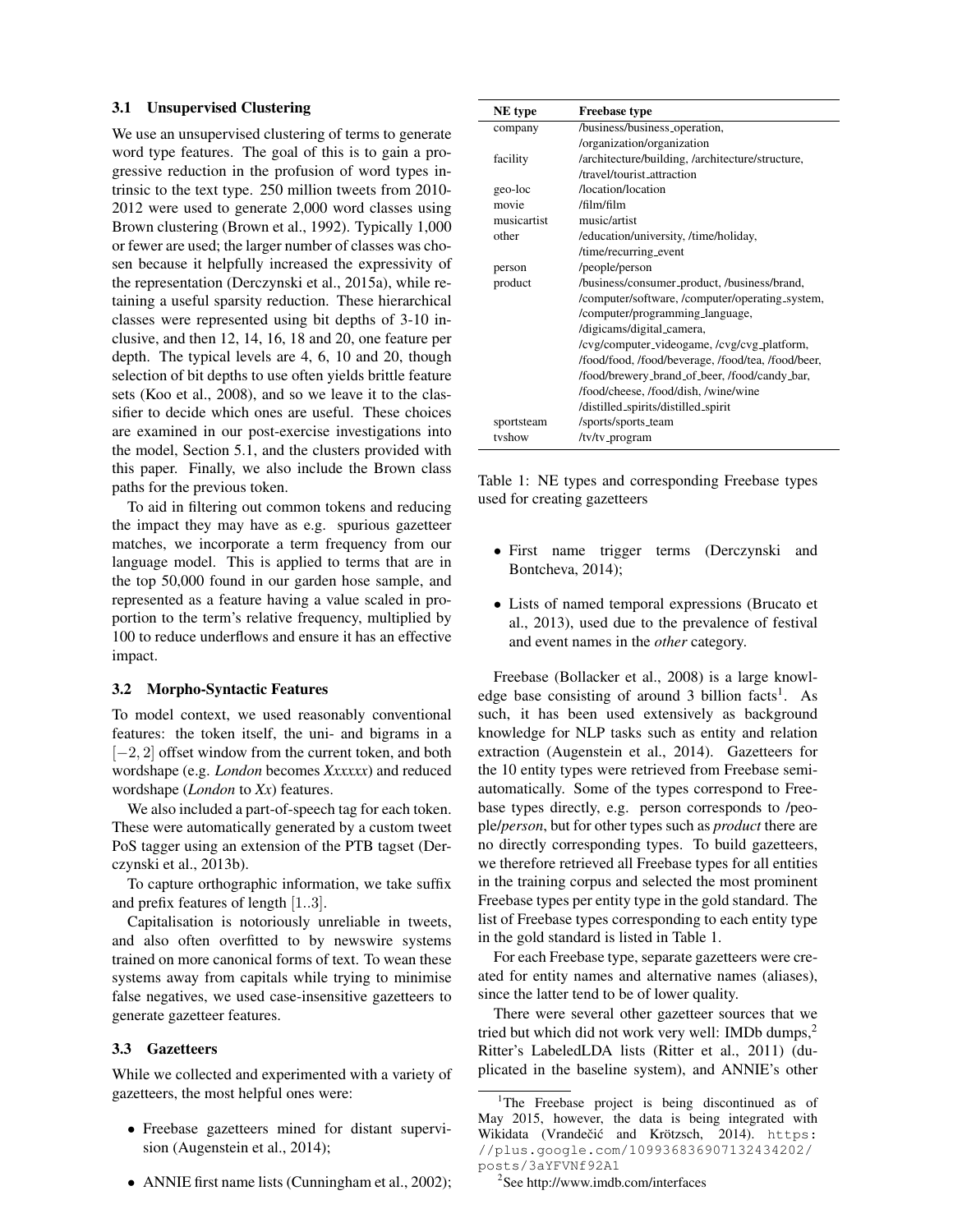| <b>Entity type</b> | P     | R     | F1    |
|--------------------|-------|-------|-------|
| company            | 28.07 | 41.03 | 33.33 |
| facility           | 25.00 | 23.68 | 24.32 |
| geo-loc            | 53.91 | 53.45 | 53.68 |
| movie              | 20.00 | 6.67  | 10.00 |
| musicartist        | 14.29 | 2.44  | 4.17  |
| other              | 45.78 | 28.79 | 35.35 |
| person             | 54.63 | 65.50 | 59.57 |
| product            | 27.78 | 13.51 | 18.18 |
| sportsteam         | 42.86 | 25.71 | 32.14 |
| tvshow             | 0.00  | 0.00  | 0.00  |
| Overall            | 45.72 | 39.64 | 42.46 |
| No types           | 63.81 | 56.28 | 59.81 |

Table 2: Results of the USFD W-NUT 2015 system.

gazetteers (largely consisting of organisations, locations, and date entities) en masse. Each of these introduced a drop in performance or an unstable performance, possibly due to the increased ambiguity. This is a known problem with discriminative learning – only a certain amount of gazetteers may be used as features in this way before performance of a discriminative learner drops (Smith and Osborne, 2006).

#### 3.4 Learning Models and Representation

As BIO NE chunking is readily framed as a sequence labeling problem, we experimented with structured learning. Out of CRF using L-BFGS updates, CRF with passive-aggressive updates to combat Twitter noise (Derczynski and Bontcheva, 2014), and structured perceptron (also useful on Twitter noise (Johannsen et al., 2014)), CRF L-BFGS provided the best performance on our dataset for the ten-types task.

#### 3.5 Training Data

In our final system, we included the dev 2015 data, to combat drift present in the corpus. We anticipated that the test set would be from 2015. The original dataset was harvested in 2010, long enough ago to be demonstrably disadvantaged when compared with modern data (Fromreide et al., 2014), and so it was critical to include something more. The compensate for the size imbalance – the dev 2015 data is 0.175 the size of the 2010 data – we weighted down the older dataset to by 0.7, as suggested by (Cherry and Guo, 2015), implemented by uniformly scaling individual feature values on older instances. This successfully reduced the negative impact of the inevitable drift.

## 4 Performance

Our results are given in Table 2. As can be seen, the best results were achieved for the person and geo-loc entity types. It is also worth noting that performance on the notypes task is significantly better across all metrics, which indicates that the system is capable of identifying entities correctly, but encounters issues with their type classification.

We found that the biggest contributions to our system's performance were the Freebase gazetteer features, and using Brown clusters with high values of  $m$ (the number of classes) and large amounts of recent input data. This led our computational efforts in the last week to be based around running the biggest Brown clustering task that we could in time.

We also noted during testing that, while passiveaggressive CRF updates helped with single-type entity recognition in tweets (Derczynski and Bontcheva, 2014), it was detrimental to an all-types system. It was also not helpful for the no-types task, where L-BFGS updates again gave better performance. This is rational: the all-types and multiple-types tasks are effectively similar when contrasted with the single-types task, in that they require the recognition of many different kinds of named entity.

Finally, we found that other gazetteer types were not helpful to performance; taking for example all of the ANNIE gazetteers, gazetteers from IMDb dumps, entity names extracted from other Twitter NER corpora, or entities generated through LLDA (Ritter et al., 2011) all decreased performance. We suspect this is due to their swamping already-small input dataset with too great a profusion of information, c.f. Smith and Osborne (2006).

In addition, we tried generating semi-supervised data using vote-constrained bootstrapping, but this was not helpful either – presumably due to the initially low performance of machine-learning based tools on Twitter NER making it hard to develop semi-supervised bootstrapped training data, no matter how stringent the filtering of autogenerated examples.

For the final run, we were faced with a decision about fitting. We could either choose a configuration that minimised training loss on all the available training data (train + dev + dev  $-2015$ ), but risked overfitting to it. Alternatively, we could choose a configuration that fit less well, in order to avoid overfitting. In the end, we decided to adopt the above principled approach, assuming that final data would be from 2015, and therefore down-weighting training data from prior years. We also evaluated the system while including the dev 2015 data in the training set, to see how well we would match it.

### 5 Analysis

#### 5.1 Features

In terms of features, we looked at the strongestweighted observations in the notypes model, to see what the general indicators are of named entities in tweets. The largest of these are shown in Table 3. Of note is that features indicating URLs, hashtags and usernames indicate against an entity; lowercase words including punctuation, or comprising only punctuation, are not entities; being proceeded by *at* indicates being in an entity (+ve B weight and -ve O weight); being preceded by *of*, *and* or *with* suggests an entity; short words and hashtag-shaped words are not entities; being followed by *tonight* suggests being inside an entity;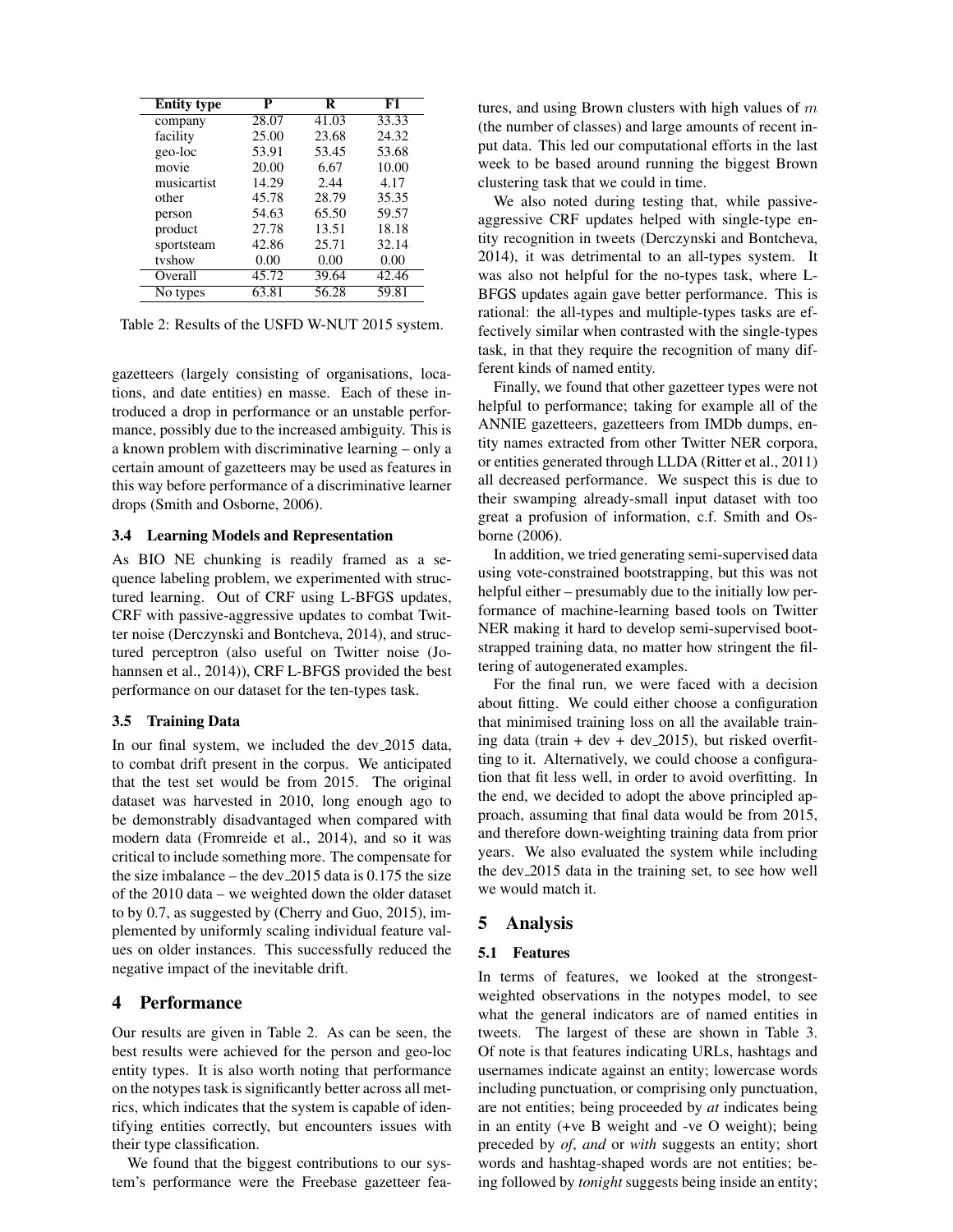| <b>Features</b>    | Label Weight |             |
|--------------------|--------------|-------------|
| $pref = @$         | О            | 3.368445    |
| pref=htt           | О            | 2.049354    |
| $pref=\#$          | О            | 1.979034    |
| shapeshort-x.x     | O            | 1.688033    |
| shapeshort-.       | O            | 1.552530    |
| $w[-1]=at$         | B            | 1.519609    |
| p14x11110011111011 | O            | 1.326481    |
| $w[-1]=at$         | о            | $-1.285570$ |
| $w[-1]=of$         | O            | $-1.244912$ |
| $length-2$         | 0            | 1.196777    |
| $length-3$         | 0            | 1.177138    |
| shapeshort-x.      | O            | 1.172663    |
| in_gaz=Freebase_   |              |             |
| videogameplatform  | О            | $-1.152093$ |
| $w[-1] =$ and      | O            | $-1.143885$ |
| length-1           | B            | $-1.132128$ |
| shapeshort-Xx      | О            | $-1.128341$ |
| $w[-1] = with$     | О            | $-1.093224$ |
| $w[1] =$ tonight   | O            | $-1.077982$ |
| shapeshort-0       | B            | $-1.051406$ |

Table 3: Largest weighted features in notypes model

| <b>Features</b>     | <b>Label Weight</b> | <b>Terms</b> |
|---------------------|---------------------|--------------|
| $prev_p3x011$       | B-geo-loc           | $-0.571505$  |
| p14x11110011111001  | <b>B-other</b>      | $-0.585369$  |
| prev_p6x111100      | B-company           | $-0.604976$  |
| p12x111100111110    | B-geo-loc           | $-0.620909$  |
| $prev_p4x0100$      | B-person            | $-0.655420$  |
| prev_p18x0000111110 | <b>B</b> -facility  | 0.699101     |
| prev_p20x0000111110 | <b>B</b> -facility  | 0.699101     |
| $prev_p3x010$       | B-sportsteam        | 0.709865     |
| p10x0110011010      | B-tyshow            | 0.714127     |
| p3x011              | B-person            | $-0.717037$  |
| p14x11110011111001  | B-product           | 0.747492     |
| prev_p8x11110110    | B-other             | 0.774895     |
| p14x11110011111100  | B-geo-loc           | 0.804635     |
| $prev_p3x010$       | B-person            | $-0.894333$  |
| p12x111100111111    | B-geo-loc           | 0.895203     |
| p14x11110011110110  | B-person            | 0.950866     |
| p14x11110011111000  | B-company           | 1.044984     |

Table 4: Largest-weighted Brown cluster features in 10-types task

numbers rarely start entities; and being matched by an entry in the video games gazetteer suggests being an entity.

One cluster prefix was indicative of being outside an entity. This cluster prefix contained four subclusters, each dominated by lot of frequently-occurring dates (e.g. *September* with 12368 mentions in the source data) and less-frequent date spellings like *Wedneaday* or rarer occasions *Pentecost*, but also a lot of lessfrequent noise entries, some of which were potentially named entities (e.g. *#ITV3*, *Buggati*, *Katja*). The noise present suggests that, while the clustering is working well, there are not enough clusters; for 250M tweets, we should use  $m > 2000$  (Derczynski et al., 2015a).

We also looked at the Brown clusters most indicative of entity starts in the typed task, to get an idea of how these clusters helped. Results are shown in Table 4. Without going into too much detail – the cluster paths

are distributed with this work, and on the web, $3$  for further examination – some top-level observations can be made. Firstly, the preceding word is often influential; note the large number of *prev* features. Secondly, the clusters prefixed 111100- contained words often used as the first term in many kinds of entity, suggesting distributional similarities in the first words of named entities. As Brown clustering is based on bigram distributionality, this finding aligns with the existence of highly-weighted common preceding tokens seen in the model weights for the notypes task. Thirdly, Brown clusters are more useful for some entity types than others; there are more features for person, company and geo-loc types than others.

Note the large-weighted shallow-depth features for entities. One is for the terms found before a sportsteam entity (but not a person, note the -ve weight): *prev p3x010*. This cluster subtree contains many adjectives, possessive pronouns and determiners (*the*, *ur*, *dis*, *each*, *mah*, *his* etc.). The terms helpful when not preceding geo-locs were close to this subtree, differing only in its least-significant bit: *prev p3x011*. This other large-weighted shallow-depth feature was also useful for avoiding first terms of person entities. Its cluster subtree contains common nouns and qualifiers (*one*, *people*, *good*, *shit*, *day*, *great*, *little*), though it is not immediately clear how these terms were helpful; perhaps the prominence of this subtree feature is due to its frequency alone, and better regularisation is needed to handle it.

### 5.2 Gold standard

When developing the system, we encountered several problems and inconsistencies in the gold standard. These issues are partly a general problem of developing gold standards, i.e. the more complicated the task is, the more humans tend to disagree on correct answers (Tissot et al., 2015). For Twitter NERC with 10 types, some of the tokens are very difficult to label because the context window is very small (140 characters), which then also leads to acronyms being used very frequently to save space, and because world knowledge about sports, music etc. is required.

In particular, the following groups of problems in the gold standard training corpus were identified:

Broad categories: While some of the NE types are well-defined (e.g. person, geo-loc), other types are very broad and therefore pose a big challenge. This is already evident by the number of gazetteers created per type (see Table 1), i.e. those broad categories consist of many different subtypes. Since the training set is very small, only a handfull of examples are observed for each subtype (e.g. video game), which makes training a classifier for those types very challenging. One of the most challenging types was products, as many different things can be products.

<sup>3</sup> See http://derczynski.com/sheffield/resources/gha.250Mc2000.tar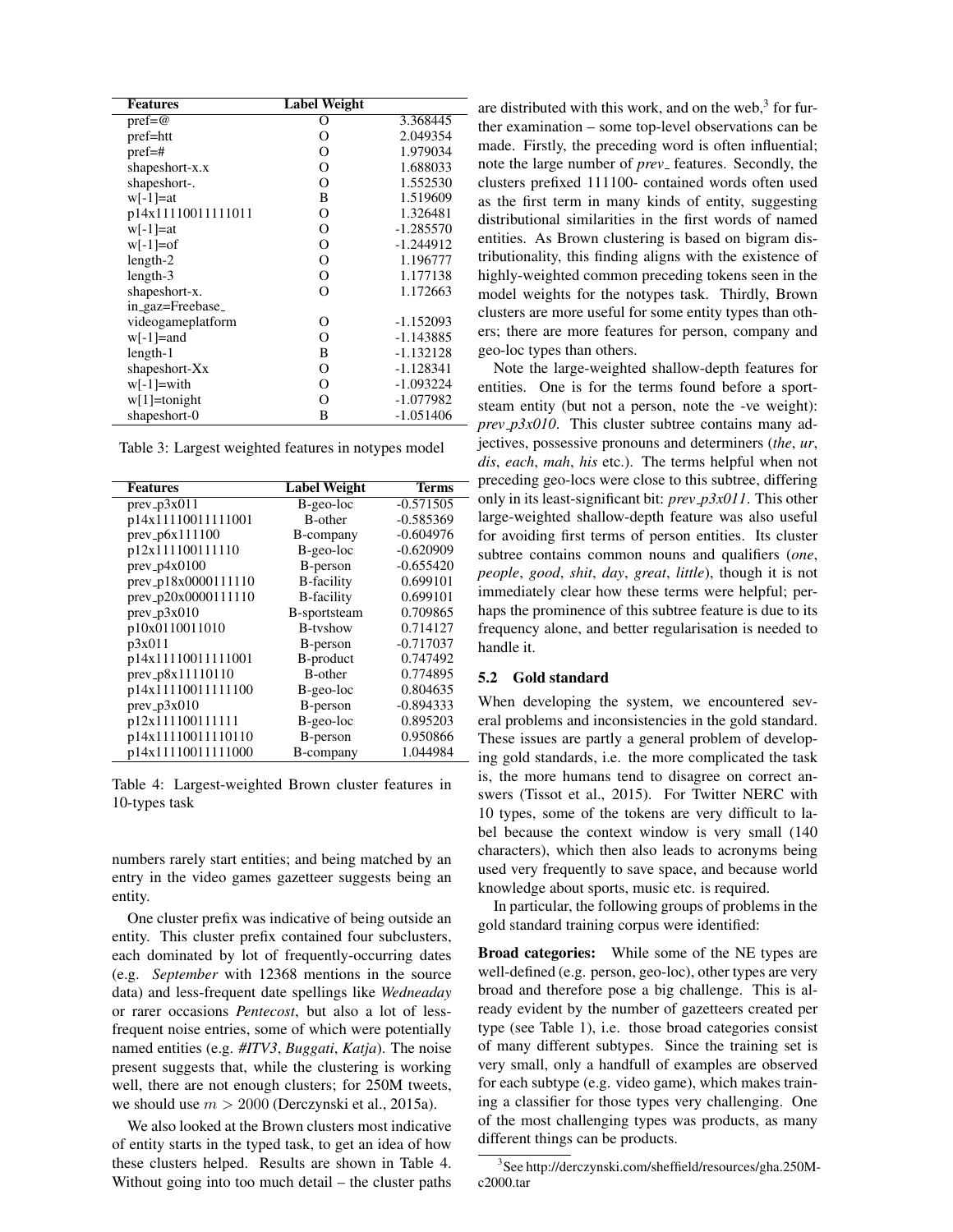Overlapping types: Some NEs belong to more than one type, which makes the classification task even more difficult. For example, it is difficult to distinguish between companies and their products with the same name. There are also inconcistent examples of this in the gold standard, e.g. "*I*: O *just*: O *bought*: O *Dior*: Bproduct *mascara*: O". In this example, "*Dior*" should be annotated as a company, but "*Dior mascara*" as a product from that company.

The type *other*: Since annotation guidelines are not available for the gold standard, we rely entirely on examples in the training set to identify what subtypes belong to the type "other". While most examples seem to be public holidays and events, the type also seems to be used for overlapping or otherwise unclear tokens. Examples for this are "*Radio 1*" (a broadcasting organisation), "*UMASS*" (a university), "*Edmonton Journal*" (a broadcasting organisation), "*Dems*" (democrats, a group of people or a policical party). The type "other" is also one for which annotation guidelines differ heavily – meaning performance does not increase if we try to aggregate the gold standard corpus with over available Twitter NER gold standards.

Inconsistent annotation for hashtags: Important words in tweets are often preceded by a hashtag to emphasise them, e.g. "*#JenniferAniston quote of the day*". Despite the fact that many of the 327 tokens starting with hashtags were named entities, only 5 of them are annotated with NE types (#Vh1: B-other, #Astros: B-sportsteam, #Denver: B-geo-loc, #Padres: B-sportsteam, #BB11: B-tvshow). The false negatives belong to different NE types and are mostly easy to spot (e.g. #BROOKLYN, #lindsaylohan). A related problem is the annotation of direct mentions of Twitter accounts with @ in sentences, e.g in "*All*: O *caught*: O *up*: O *with*: O *@SHO weeds*: O *!*: O". In that sentence, "*@SHO weeds*" refers to the Showtime TV series "*Weeds*" and should be annotated as *tvshow*. However, all tokens starting with @ are annotated as O, so even though this is not neccessarily correct, it is consistent within the gold standard.

## 6 Conclusion

This paper has described the USFD system entered in W-NUT 2015. It achieves performance through unsupervised feature generation, through Freebase gazetteers, and through weighting input data according to its origin date in order to account for drift. This lead to state-of-the-art Twitter NER performance.

# Acknowledgments

This work was partially supported by the European Union under grant agreement No. 611233 PHEME,<sup>4</sup> and the UK EPSRC grant No. EP/K017896/1 uComp.<sup>5</sup>

## References

- I. Augenstein, D. Maynard, and F. Ciravegna. 2014. Relation extraction from the web using distant supervision. In *Knowledge Engineering and Knowledge Management*, pages 26–41. Springer.
- T. Baldwin, B. Han, M. M. C. de Marneffe, Y.-B. Kim, A. Ritter, and W. Xu. 2015. Findings of the 2015 Workshop on Noisy User-generated Text. In *Proceedings of the Workshop on Noisy User-generated Text (WNUT 2015)*. Association for Computational Linguistics.
- K. Bollacker, C. Evans, P. Paritosh, T. Sturge, and J. Taylor. 2008. Freebase: a collaboratively created graph database for structuring human knowledge. In *Proceedings of the 2008 ACM SIGMOD international conference on Management of data*, pages 1247–1250. ACM.
- K. Bontcheva, L. Derczynski, A. Funk, M. A. Greenwood, D. Maynard, and N. Aswani. 2013. TwitIE: An Open-Source Information Extraction Pipeline for Microblog Text. In *Proceedings of the International Conference on Recent Advances in Natural Language Processing*. Association for Computational Linguistics.
- P. Brown, V. Della Pietra, P. de Souza, J. Lai, and R. Mercer. 1992. Class-based n-gram models of natural language. *Computational Linguistics*, 18:467– 479.
- M. Brucato, L. Derczynski, H. Llorens, K. Bontcheva, and C. S. Jensen. 2013. Recognising and interpreting named temporal expressions. In *RANLP*, pages 113–121.
- C. Cherry and H. Guo. 2015. The unreasonable effectiveness of word representations for Twitter named entity recognition. In *Proc. NAACL*.
- B. O. Connor, M. Krieger, and D. Ahn. 2010. Tweet-Motif: Exploratory Search and Topic Summarization for Twitter. In *Proceedings of the Fourth AAAI Conference on Weblogs and Social Media (ICWSM)*, pages 384–385.
- H. Cunningham, D. Maynard, K. Bontcheva, and V. Tablan. 2002. GATE: an Architecture for Development of Robust HLT Applications. In *Proceedings of the 40th Annual Meeting on Association for Computational Linguistics*, pages 168–175.
- L. Derczynski and K. Bontcheva. 2014. Passiveaggressive sequence labeling with discriminative post-editing for recognising person entities in tweets. In *Proceedings of the 14th Conference of the European Chapter of the Association for Computational Linguistics*, volume 2, pages 69–73.
- L. Derczynski, D. Maynard, N. Aswani, and K. Bontcheva. 2013a. Microblog-Genre Noise and Impact on Semantic Annotation Accuracy. In *Proceedings of the 24th ACM Conference on Hypertext and Social Media*. ACM.

<sup>4</sup>http://www.pheme.eu

<sup>5</sup>http://www.ucomp.eu